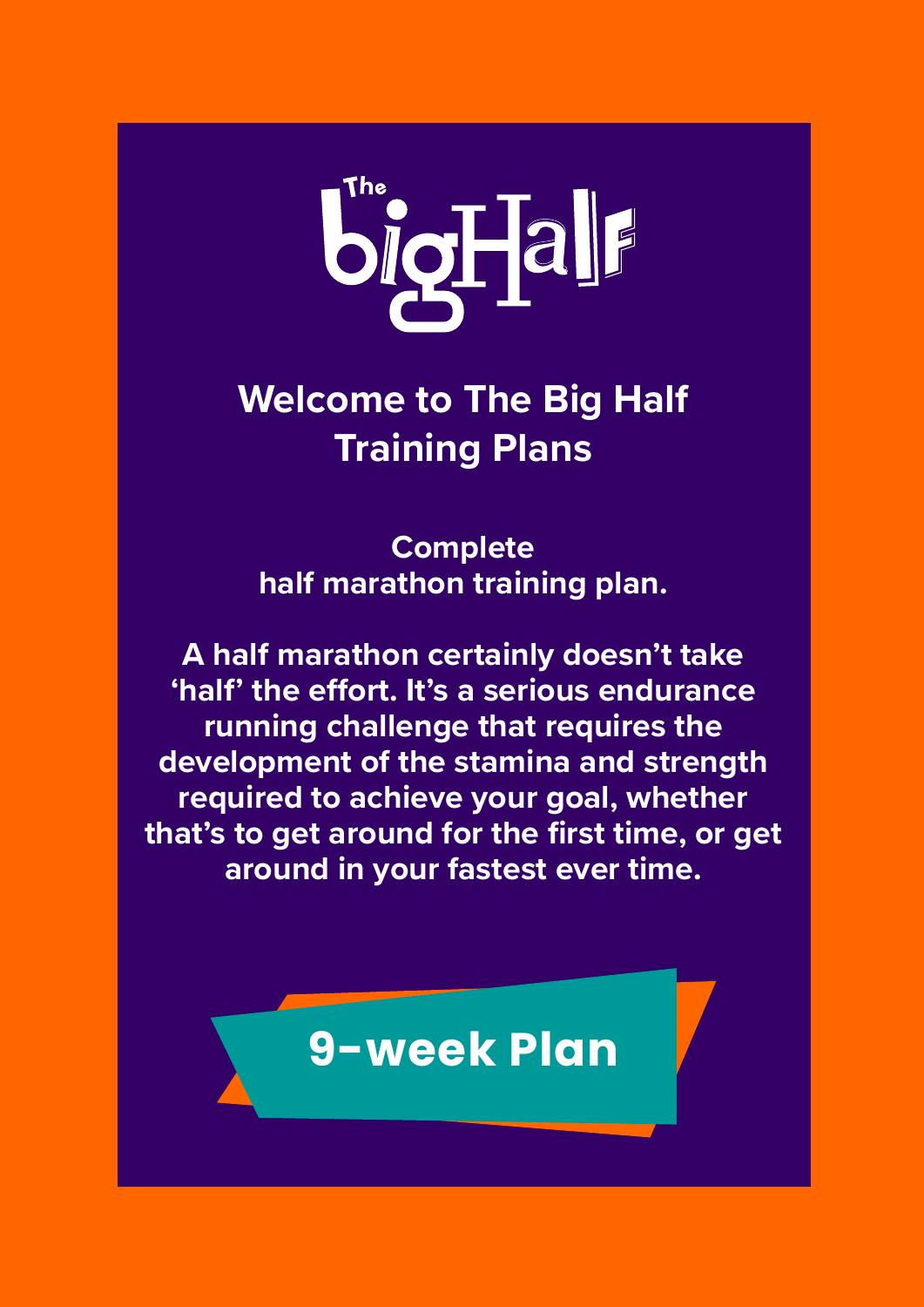**No Half Measures**

Dio Fall

**This nine-week plan features four training runs per week and assumes that you're already a regular runner and can cover at least 5k without stopping. Each week you'll do a mixture of steady running – which is designed to make you stronger and develop your routine – some quality higher intensity running, with the purpose of stretching your boundaries and teaching you to run faster, some continued, sustained effort runs to help you become more economical and some distance runs to boost your stamina and strength. Change the days of the schedule around to best fit with your specific needs. A training plan should always be flexible and adapted to fit your lifestyle, situation and constraints.**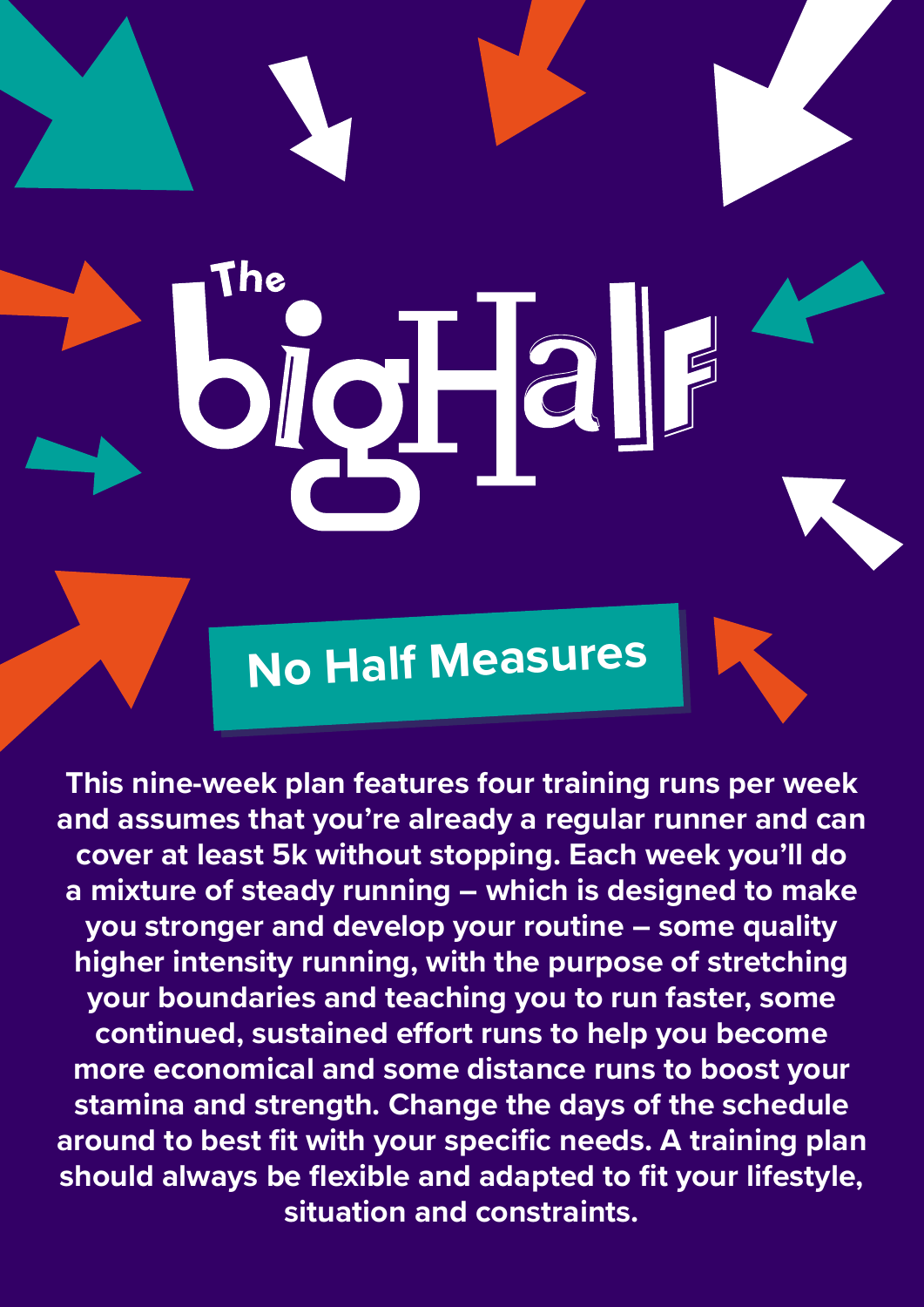# **Instructions 4**





E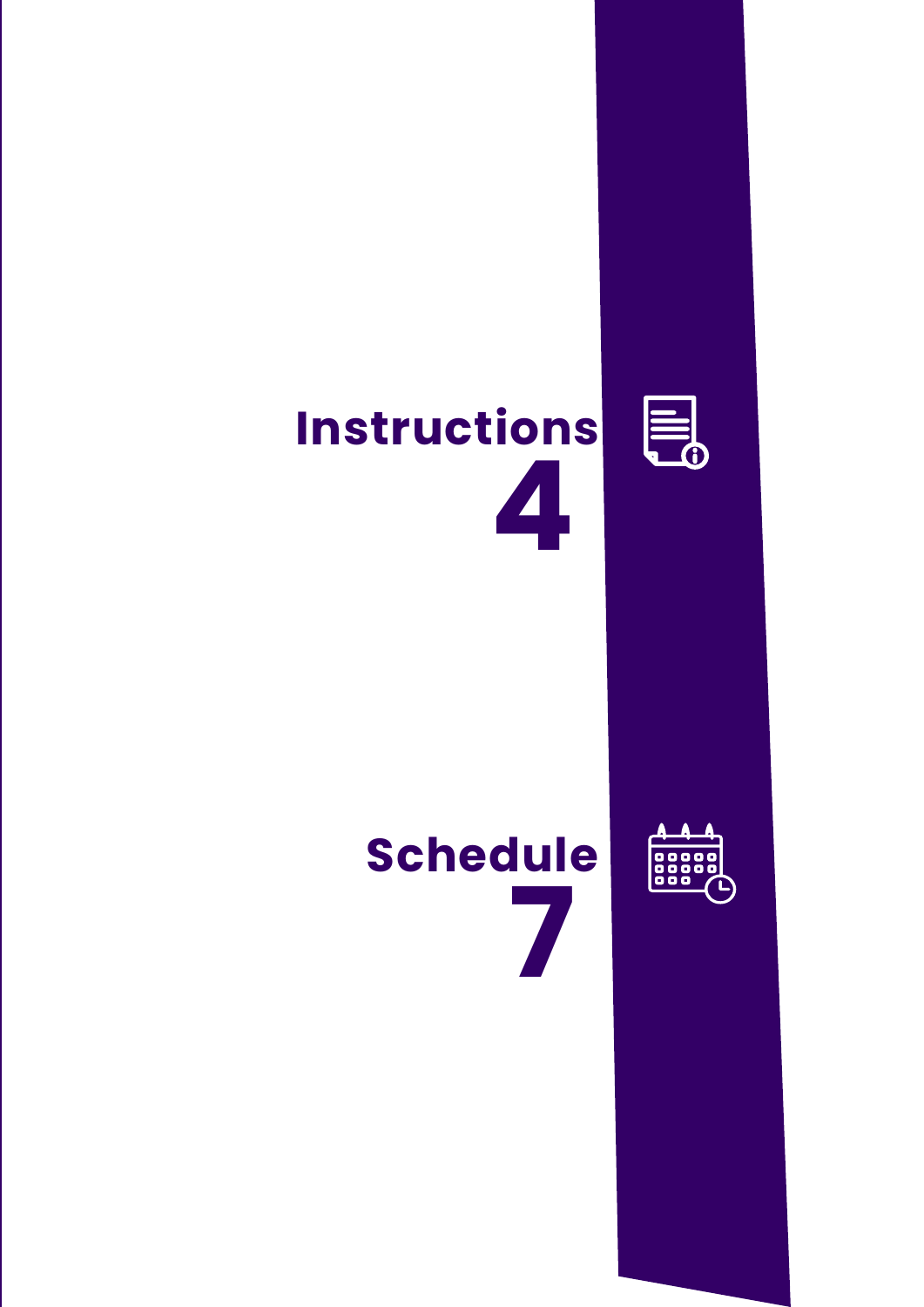

# **NINE WEEKS TO HALF MARATHON GLORY**

**You will develop your endurance through regular, consistent and appropriate training. The amount and type of training that you need to undertake for a successful half marathon will vary considerably and depends on your half marathon target time, your fitness levels, your running history, your ability and your motivation to put the miles in.** 

**Building a strong foundation for your half marathon through weekly running should form the mainstay of your Big Half preparations. If you're looking for that extra edge, to feel fitter and be better than before, or you like to make sure that you're not just going to finish but do it to the best of your ability, thenaim to include some mixed-paced runs and sustained efforts or tempo runs in your build-up.** 

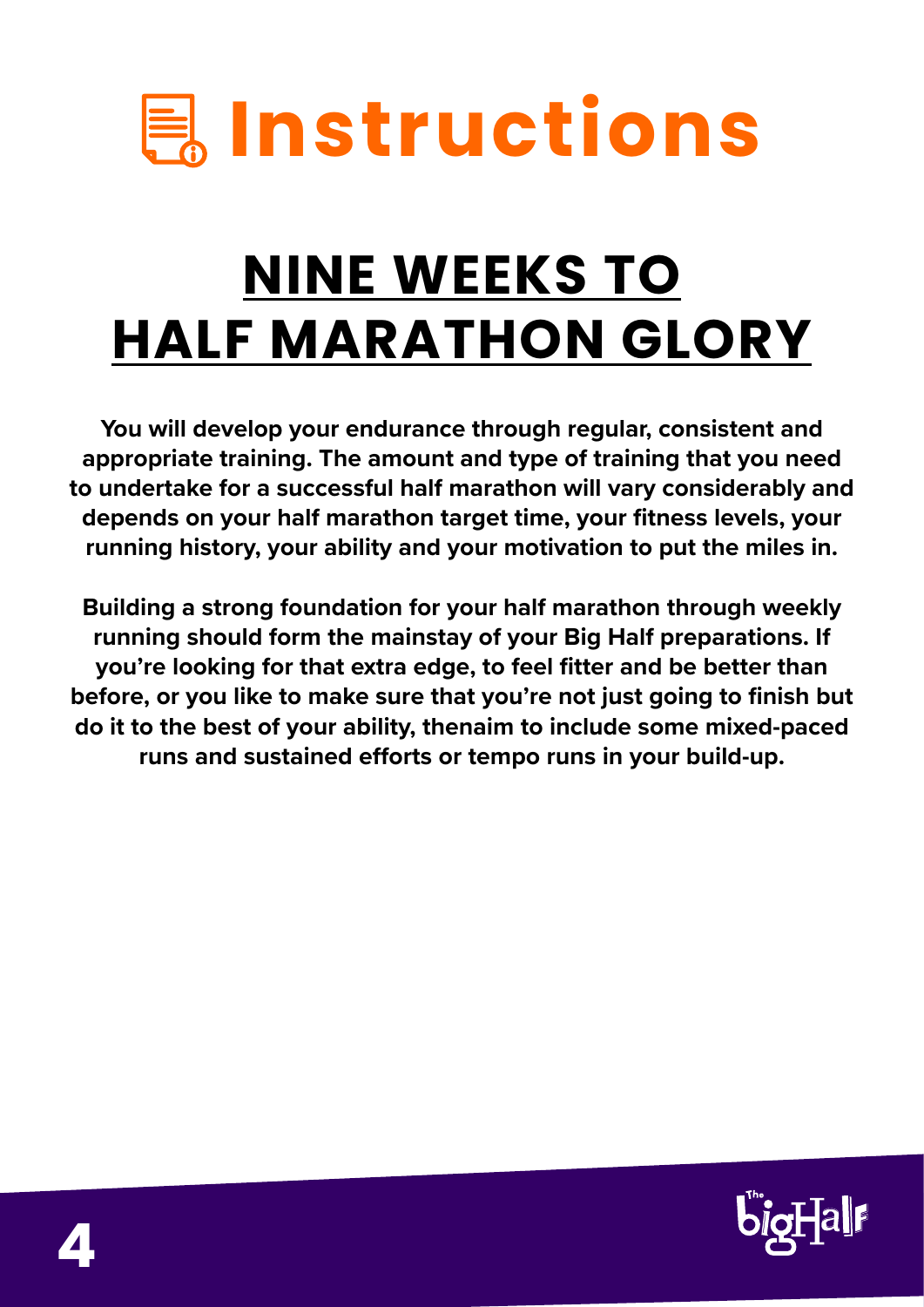#### **HOW TO USE THE TRAINING PLAN:**  TYPES OF RUNNING AND EFFORT LEVELS

**easy, a gentle pace 0-4 (40% max) steady, able to hold a conversation threshold, difficult. Controlled discomfort tempo, starting to get out of breath fast, high intensity. Quickly out of breath 5-6 (50-60% max) 8 (80% max) 7 (70% max) 9-10 (90-100% max)**

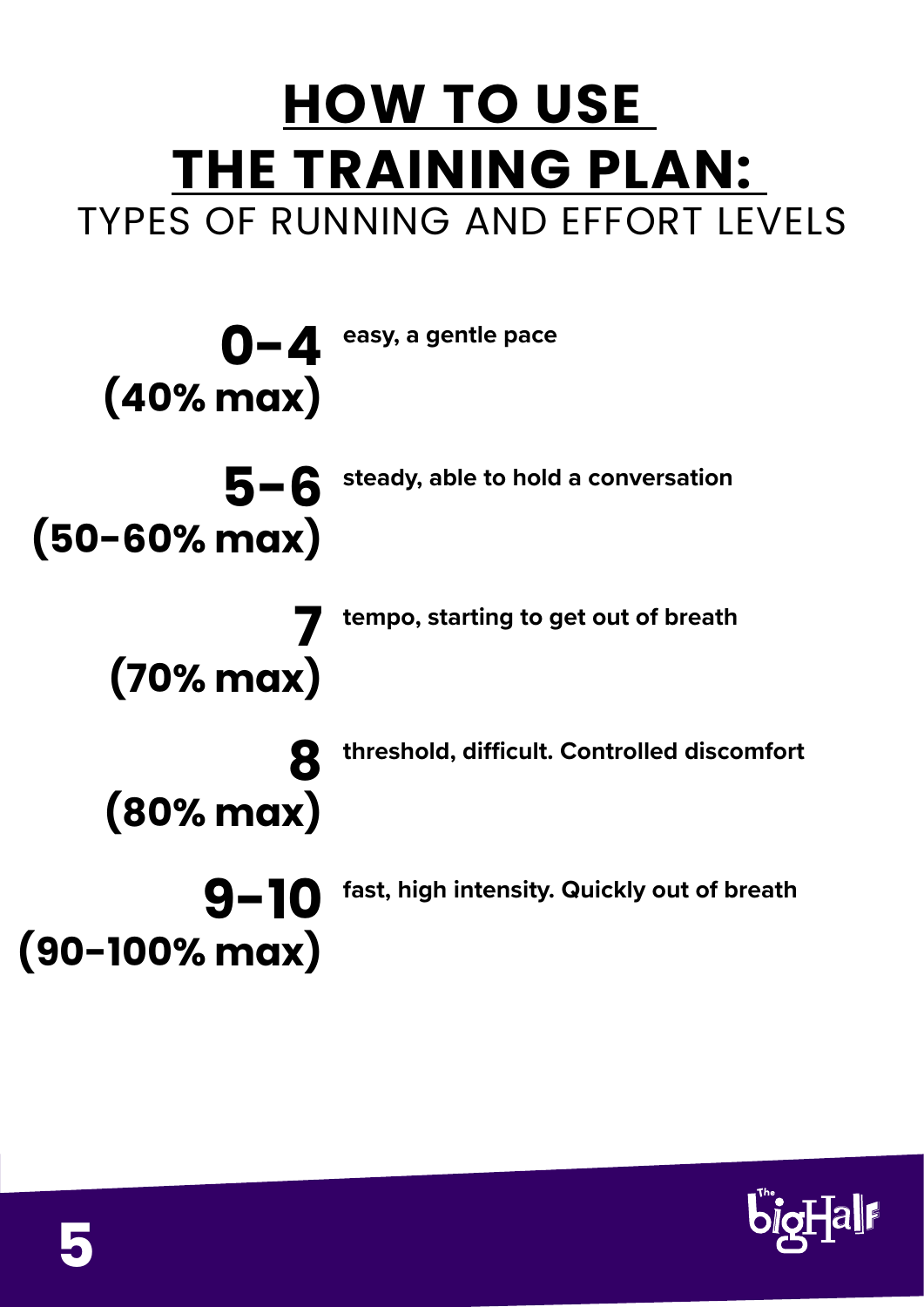**LONG RUNS (LR)**  EFFORT LEVEL 4-6 **Long runs are the money miles that build your stamina. Gradually build up the time/distance you are able to run for over many weeks to train your body to deal with the distance.**

**STEADY RUNS (SR)**  EFFORT LEVEL 5-6

**These are the bread and butter of your training and the 'miles in the bank'. They build stamina and economy.**

**THRESHOLD RUNS (TR)**  EFFORT LEVEL 8

**Running fast (9-10 in terms of effort) helps build top end speed, increase VO2 max and is great for running form and technique. A little speed training helps in all training plans.**

**SPEED TRAINING (SP)**  EFFORT LEVEL 9

**Running fast (9-10 in terms of effort) helps build top end speed, increase VO2 max and is great for running form and technique. A little speed training helps in all training plans.**

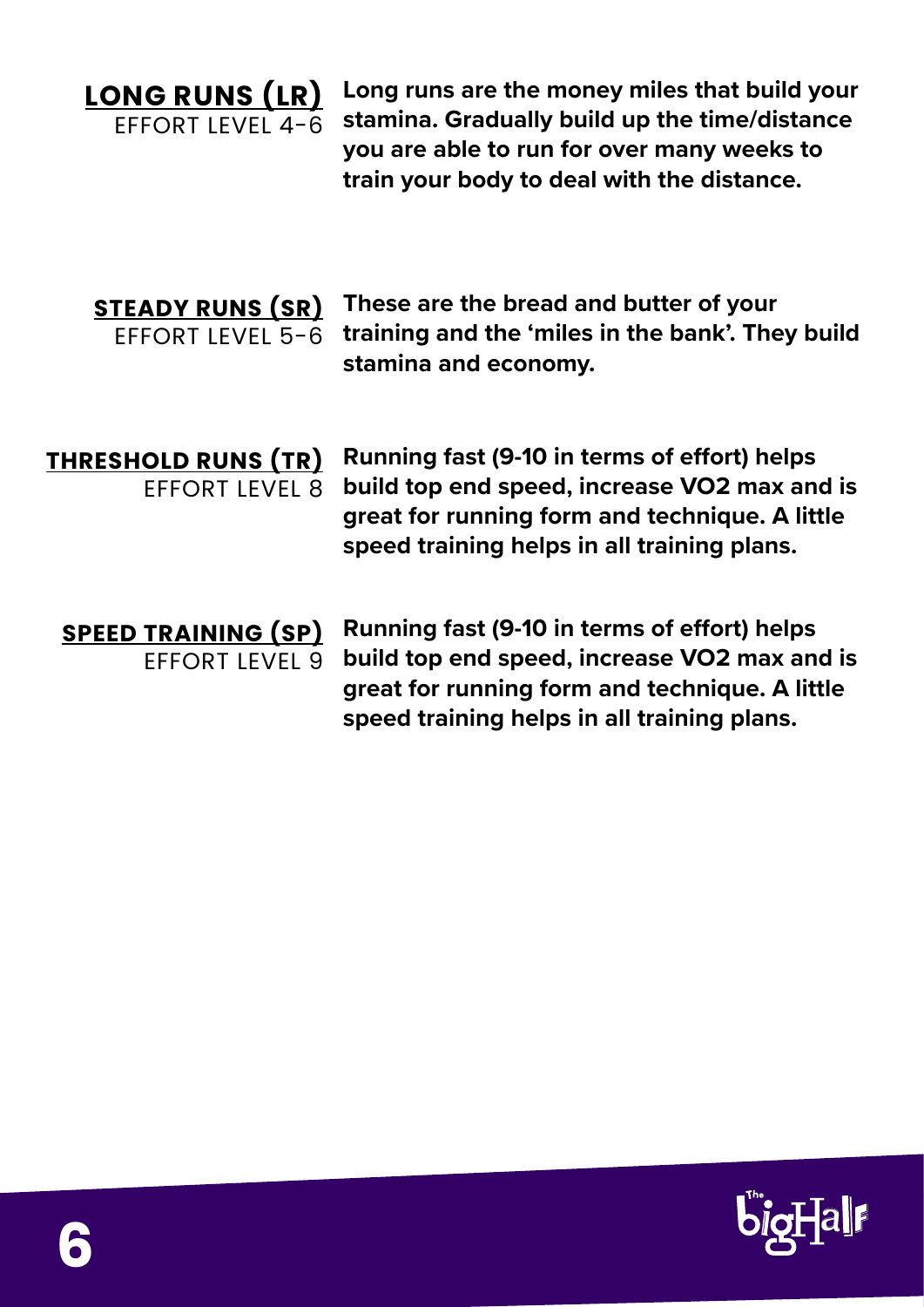

**Get going. Establish a routine that works for you. Commit to four runs per week**



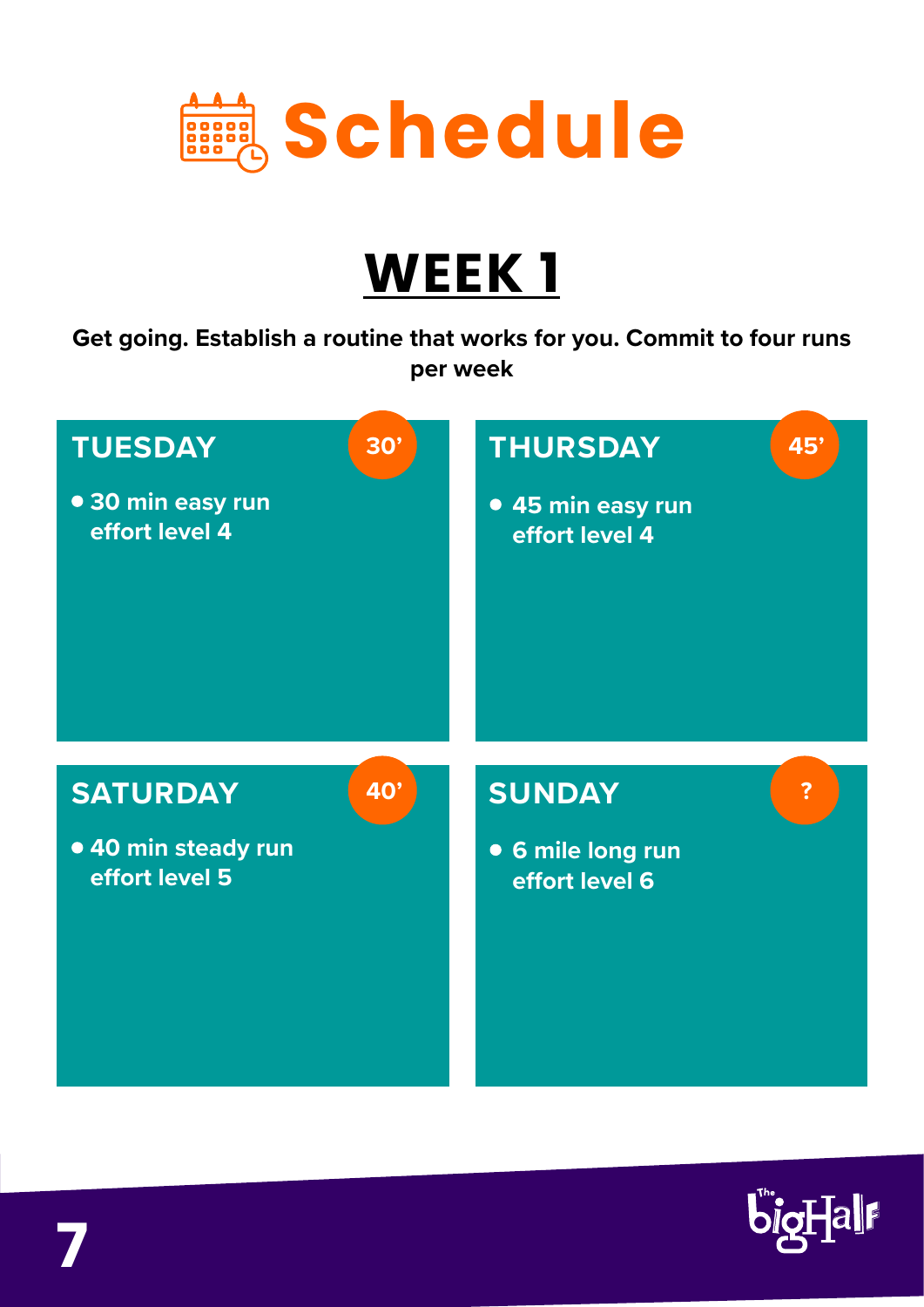**Stick to your routine. Your goal is to become habitual with your running; to make it a regular feature of your week**



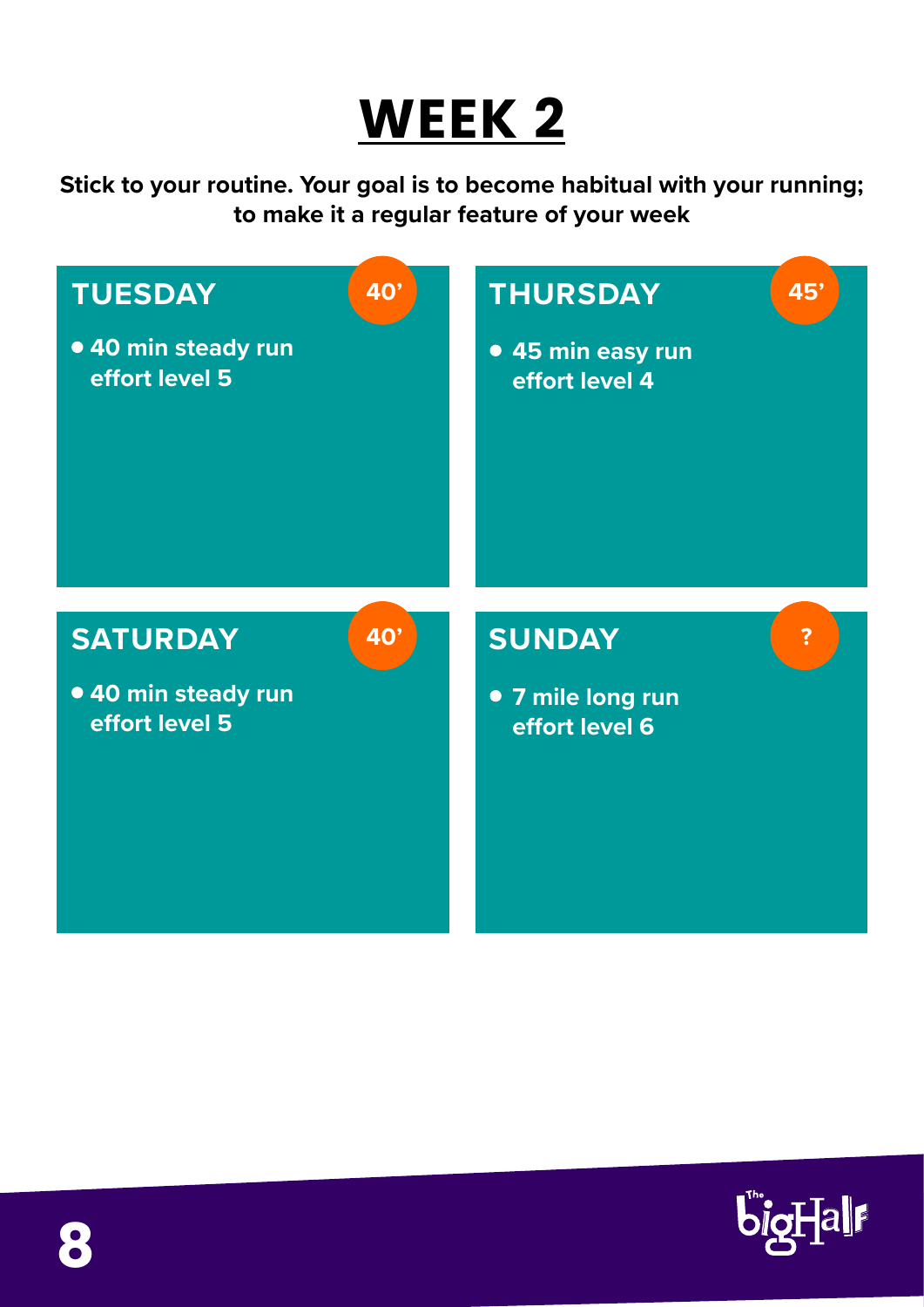**Introduce some faster paced running as a threshold interval workout**



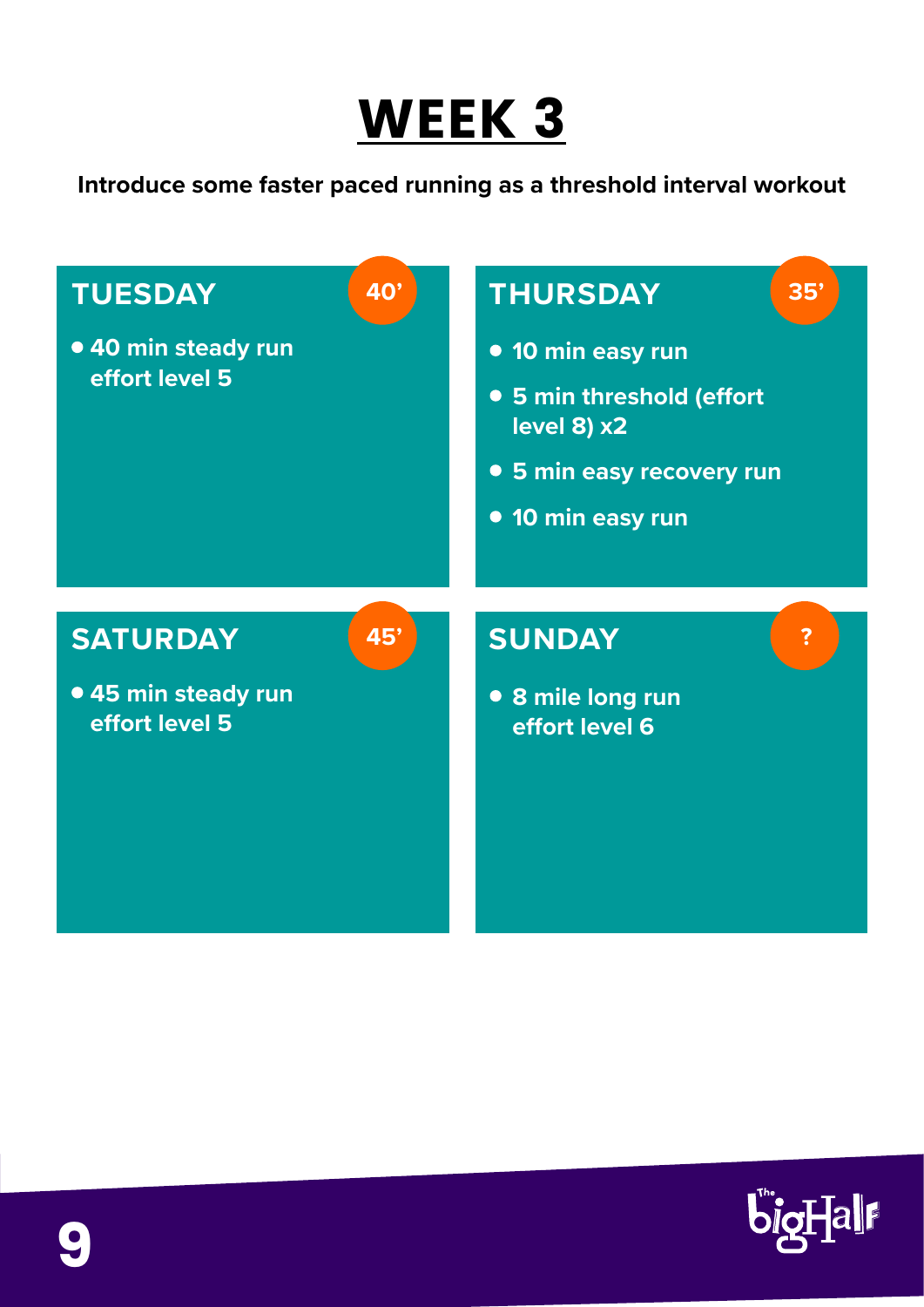**Four weeks ticked off. Up the ante on your longer stamina run. Start to understand some pace and effort control**



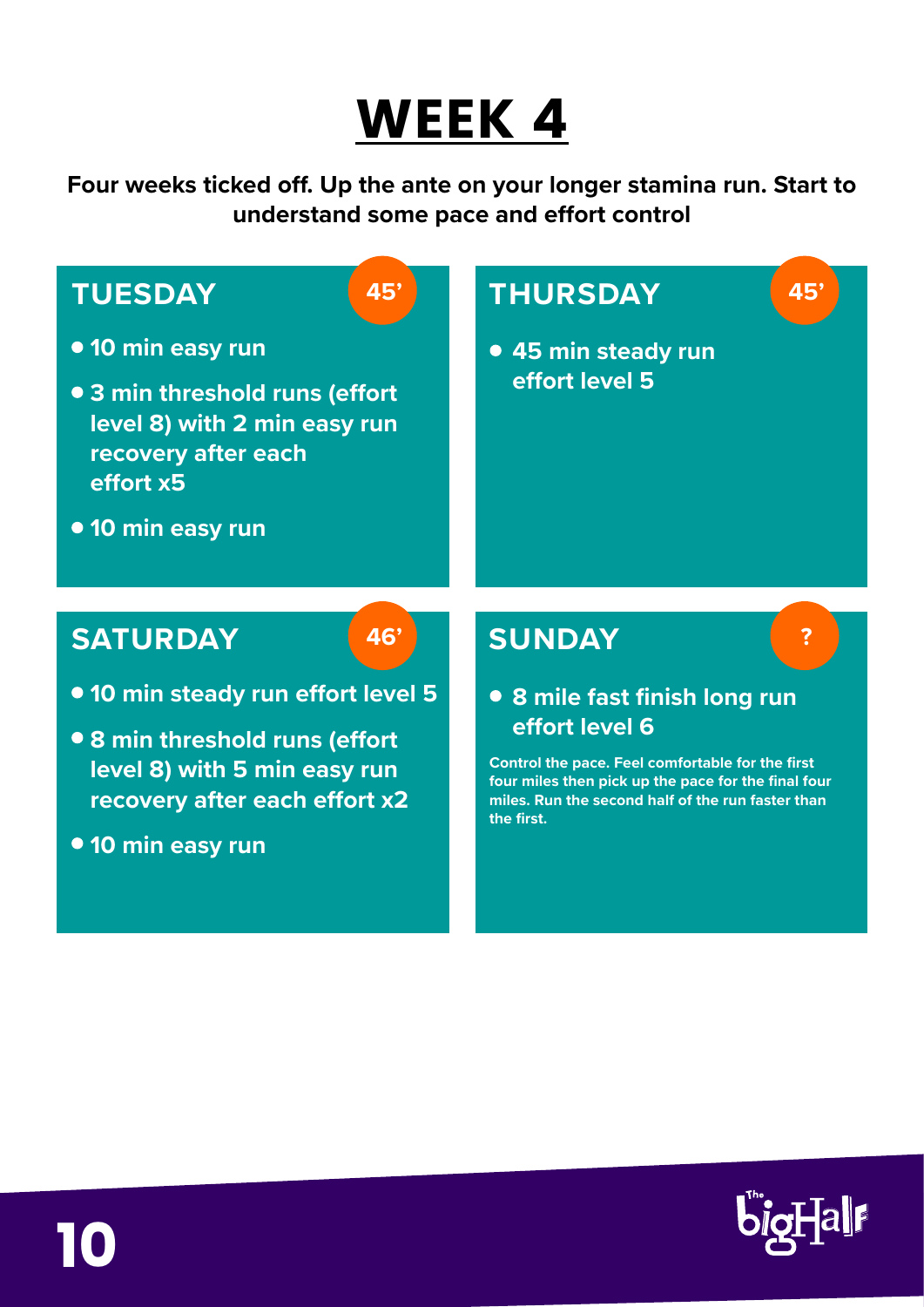

#### **Build your longest run and introduce some speedy stuff!**



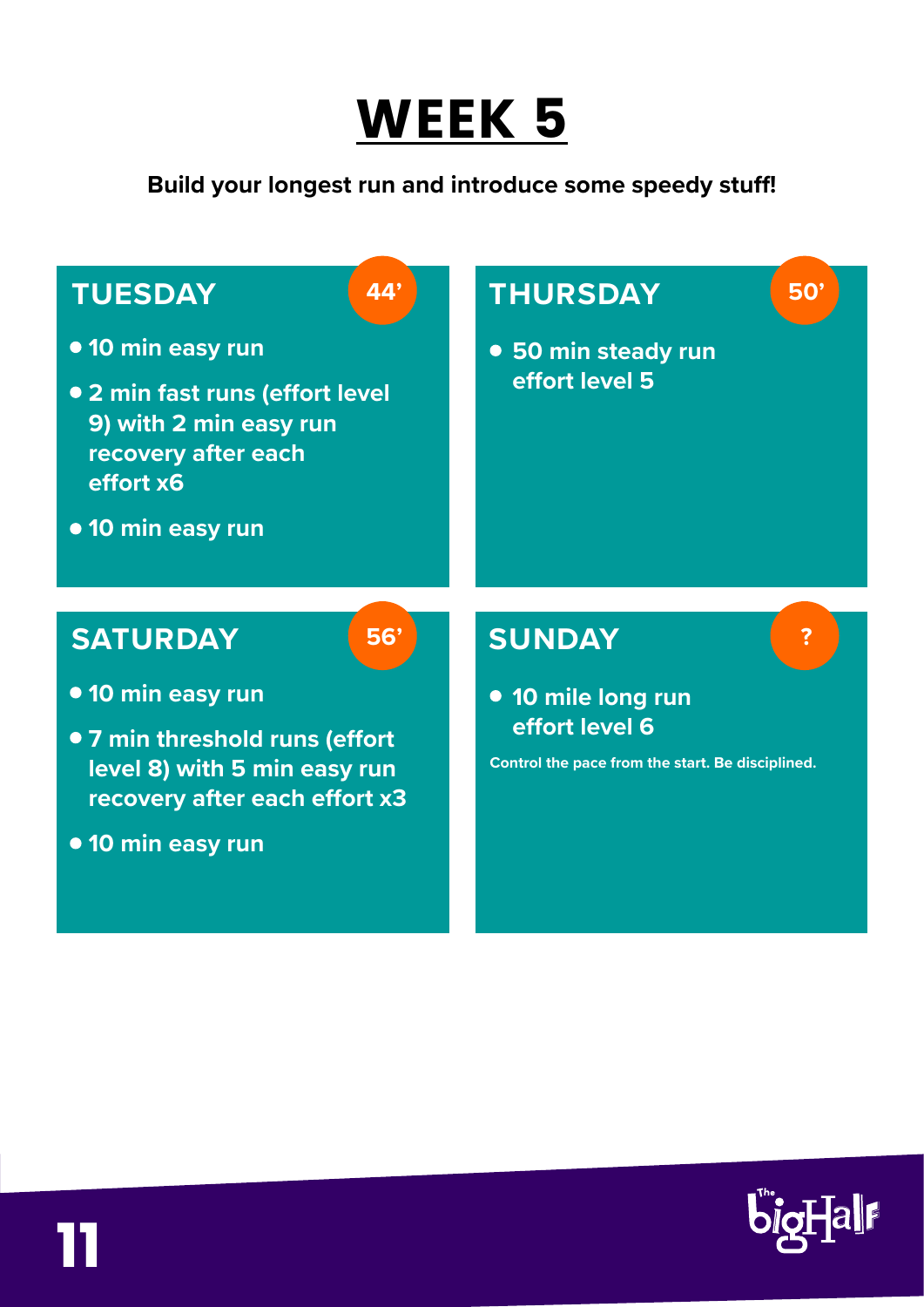**Introduce a sustained threshold run. Top up your long run with a focus on some half marathon paced running**



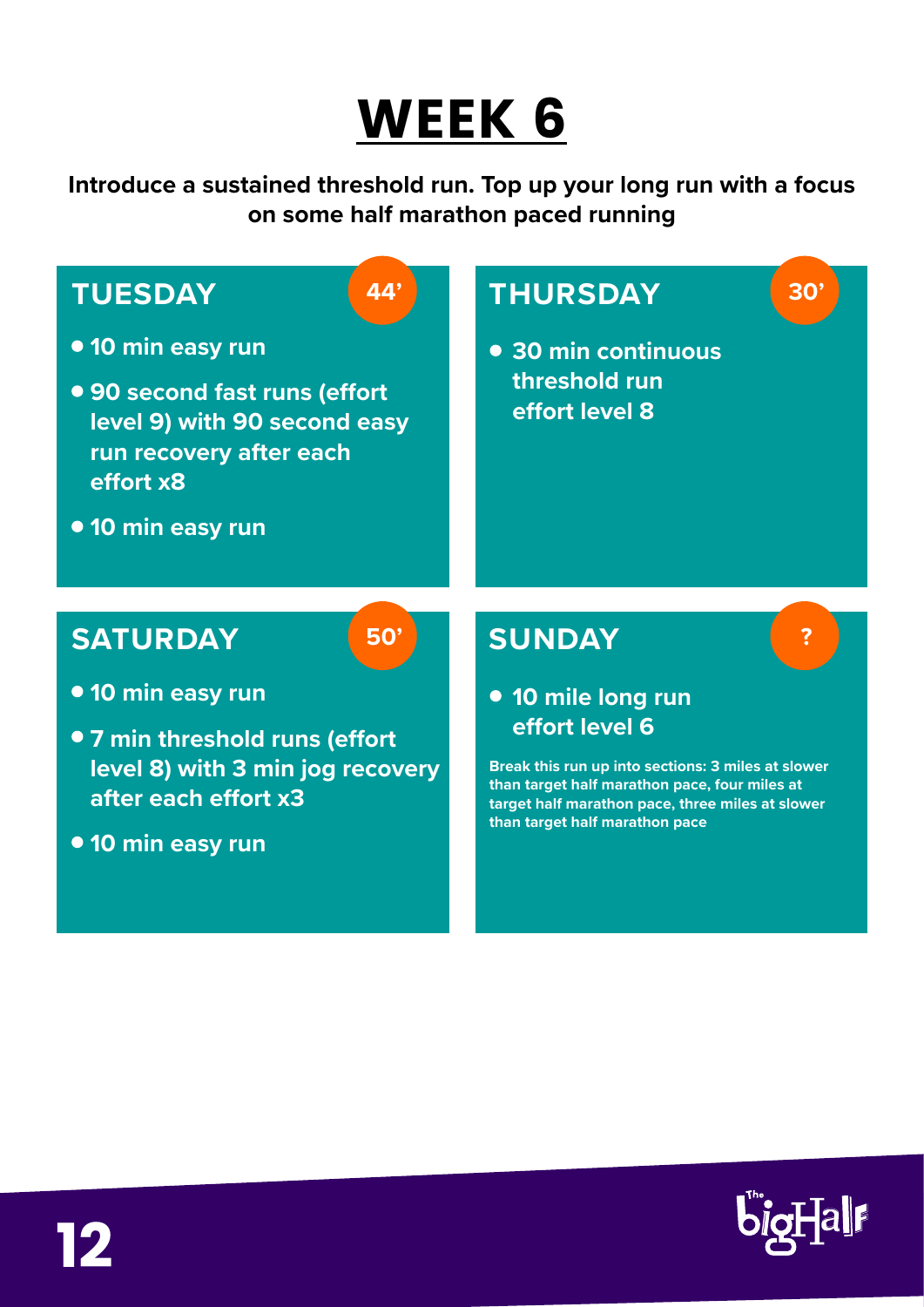**Run your longest training run to boost your confidence that you've got the distance covered**



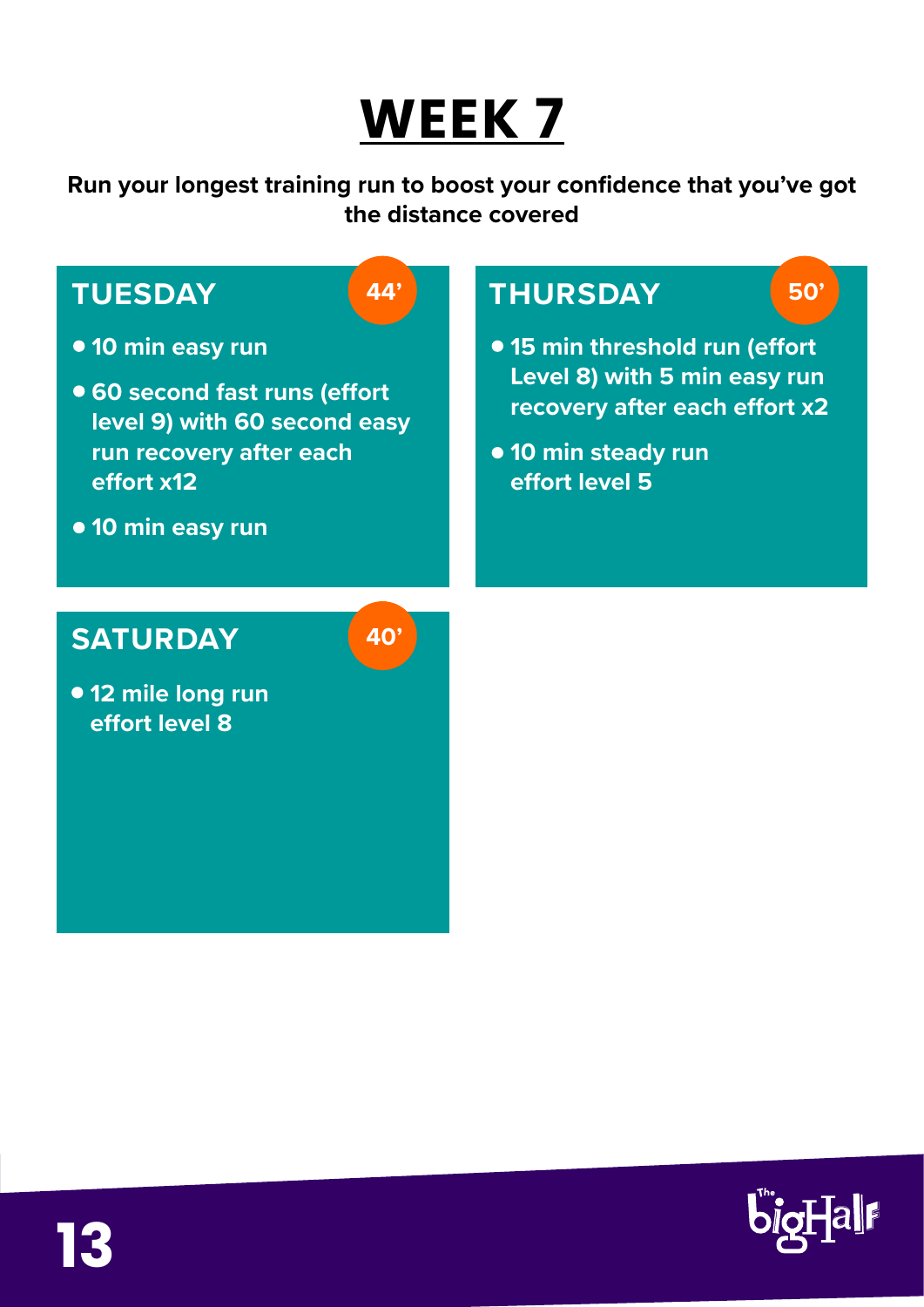

**Start to back off to be race ready**